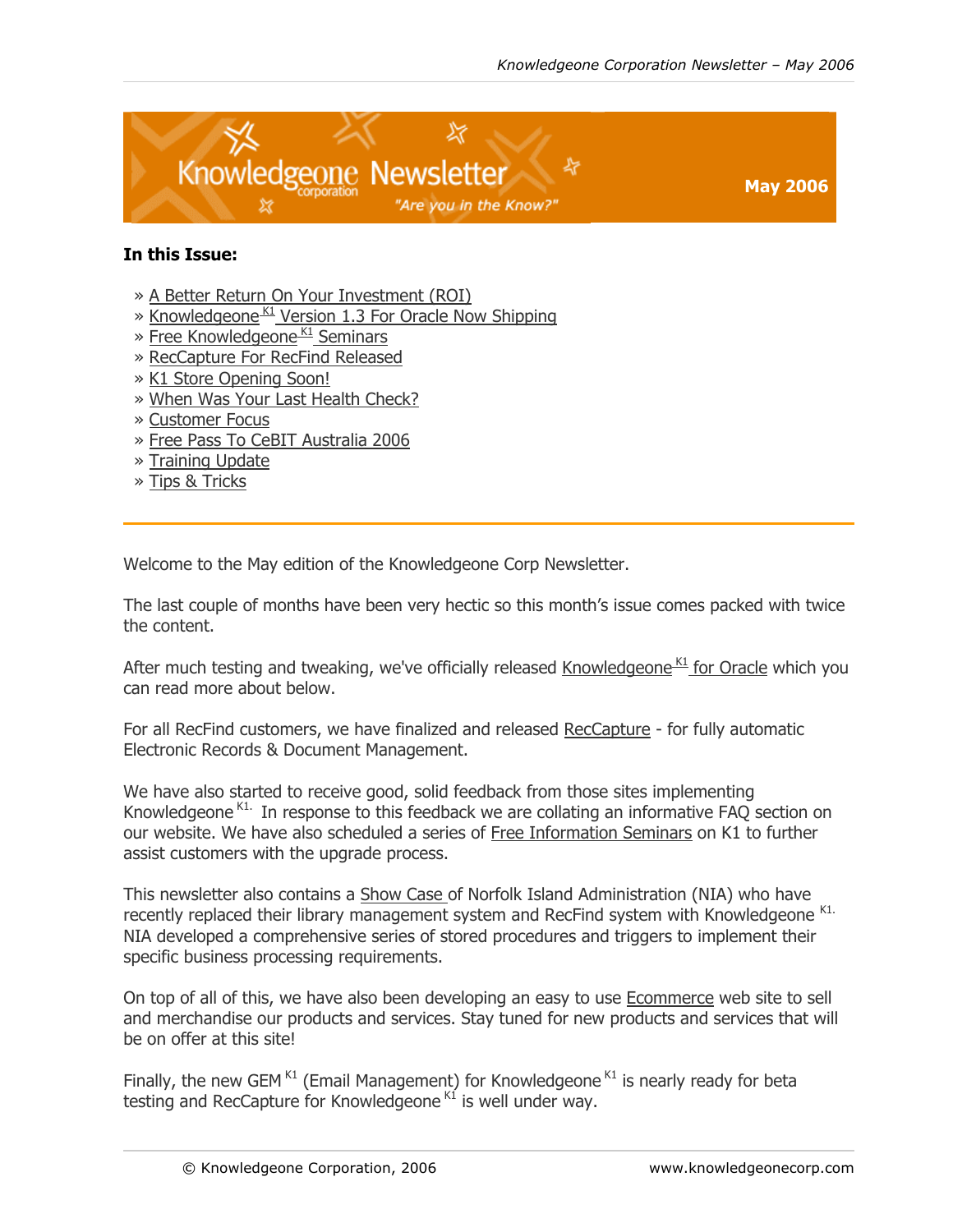<span id="page-1-0"></span>Anyway, enough from me. I'll leave you to enjoy the rest of the newsletter.

Until next time...

Sarah Forlico Marketing Manager

» [Back to 'Top'](#page-0-0)

# **A Better Return On Your Investment (ROI)**

Most customers use less than fifty-percent of the functionality of our products and most customers only use our products to solve a single business problem.

Most customers could therefore significantly improve their Return On Investment (ROI) on our products by:

- Using more of the standard functionality to better solve the current business problem; and
- Using the existing software and functionality to solve other business problems.

We obviously have a vested interest in making sure that our customers get the maximum return on their investment in our products. If the same investment can be used to solve multiple business problems then we obviously have a much more satisfied and much happier customer.

Please notice that I am talking about using your current licenses to provide more value to your organization. I am not talking about you buying additional licenses.

All RecFind and K1 user licenses are concurrent user and a single license can support far more than one 'real' user. Both RecFind and K1 have configurable data models, the ability to add and support any number of 'databases/datasets', sophisticated security systems (to separate different classes of users) and abundant functionality including imaging, electronic document management, workflow, archiving, etc.

I guarantee that I could walk into any of our customer sites and within a few hours:

a) Show them how to make better use of the existing product and provide a better solution to the current need; and

b) Show them how to solve other business needs using the existing software.

All of our products are highly flexible and highly configurable; they were designed to solve multiple business problems. If you are not using our products to solve multiple business problems then you are not getting the best return on investment, you are not getting full value from your investment in our software.

We have trained consultants that specialize in showing our customers how to do it better and how to do more using the existing software.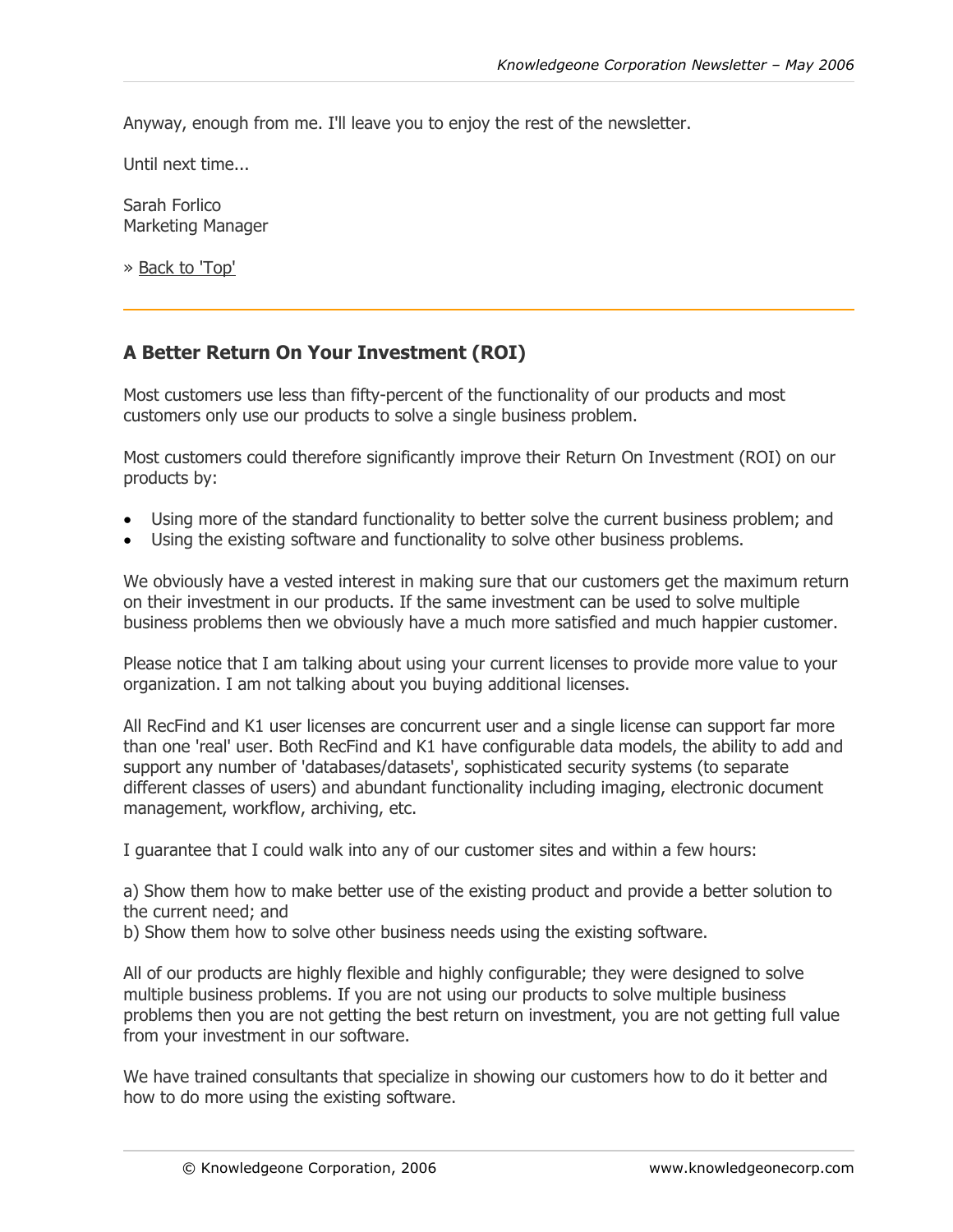<span id="page-2-0"></span>If you think there is scope within your organization to do more with our products please [email](http://www.knowledgeonecorp.com/contactus/emailus.htm?CEO)  [me](http://www.knowledgeonecorp.com/contactus/emailus.htm?CEO) and tell me about it.

We will respond with our recommendations.

Best Regards, Frank McKenna, CEO

» [Back to 'Top'](#page-0-0)

# **Knowledgeone K1 Version 1.3 For Oracle Now Shipping**

Knowledgeone  $K1$  Version 1.3 for Oracle is now shipping to those customers with Oracle database servers.

We apologize for the delay to our Oracle customers but there are literally thousands of differences between the SQL and Oracle version of K1 that it needed an extra and lengthy test regime.

**\*Important note for Oracle customers\*** - please be aware that you will require Oracle 10g Release 2 for Knowledgeone  $K1$ . Those customers that purchased Oracle Standard database software from K1 Corp/GMB and have a current Oracle Support contract will be sent Oracle 10g software with their K1 1.3 upgrade.

» [Back to 'Top'](#page-0-0)

# **Free Knowledgeone<sup>K1</sup> Seminars**

Knowledgeone Corporation will be holding half day, free information seminars to assist customers with their understanding and implementation of Knowledgeone  $K1$ .

These seminars will be applicable to Users, Administrators, IT Managers, Business Analysts and Managers.

In these seminars, you'll discover:

- The features & functions of Knowledgeone<sup>K1</sup>
- The various 'personalities' of Knowledgeone<sup>K1</sup>
- What to expect from your RecFind2K1 conversion
- What considerations to be aware of prior to converting
- What steps to take to ensure a smooth transition to Knowledgeone  $K1$
- What the RecFind2K1 conversion does
- How long a conversion should take and be shown an example
- How to use the Data Registration Module (DRM) to create a new table
- How to use Xchange  $K1$  to import data from 3rd party data sources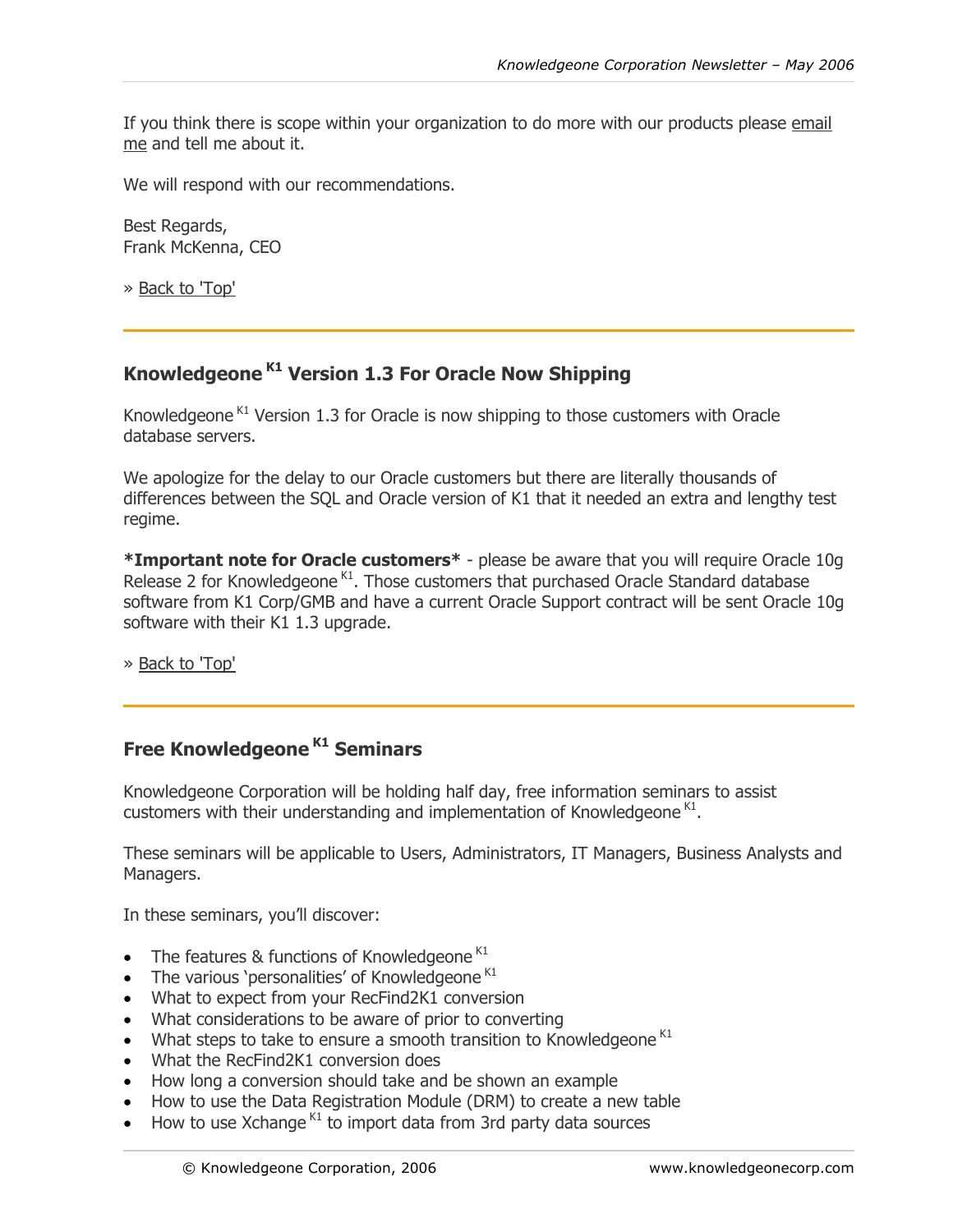<span id="page-3-0"></span>If you would be interested in attending a Knowledgeone  $K1$  Seminar or have any questions please email [Marketing.](http://www.knowledgeonecorp.com/contactus/emailus.htm?Marketing) Invitations and further details will follow shortly.

### **Knowledgeone Seminar Dates**

| <b>City/Country</b>         | <b>Scheduled Dates</b>   |  |  |  |  |
|-----------------------------|--------------------------|--|--|--|--|
| <b>Sydney, Australia</b>    | Tuesday, 30th May 2006   |  |  |  |  |
| <b>Brisbane, Australia</b>  | Tuesday, 6th June 2006   |  |  |  |  |
| <b>Melbourne, Australia</b> | Friday, 23rd June 2006   |  |  |  |  |
| <b>Hobart, Australia</b>    | Thursday, 29th June 2006 |  |  |  |  |
| Perth, Australia            | Friday, 7th July 2006    |  |  |  |  |
| <b>Adelaide, Australia</b>  | TBA                      |  |  |  |  |
| <b>USA</b>                  | <b>TBA</b>               |  |  |  |  |
| <b>Canada</b>               | TBA                      |  |  |  |  |

» [Back to 'Top'](#page-0-0)

## **RecCapture For RecFind Released**

We are pleased to announce the release of RecCapture for RecFind version 5.0.0F. The objective of RecCapture is to provide a totally automatic (no end user involvement), secure and rules-driven way to efficiently capture, store, index and action any electronic document. The latest version now incorporates some of the new .NET code from the Knowledgeone K1 version of RecCapture significantly improving its performance and capabilities.

RecCapture for RecFind is now available and can be ordered by contacting your Corporate Account Manager or [Sales Department.](http://www.knowledgeonecorp.com/contactus/emailus.htm?SalesAus)

For more information, [click here](http://www.knowledgeonecorp.com/products/pdfs/RecCapture for RecFind Overview.pdf) to download the RecCapture for RecFind Overview PDF from our website.

» [Back to 'Top'](#page-0-0)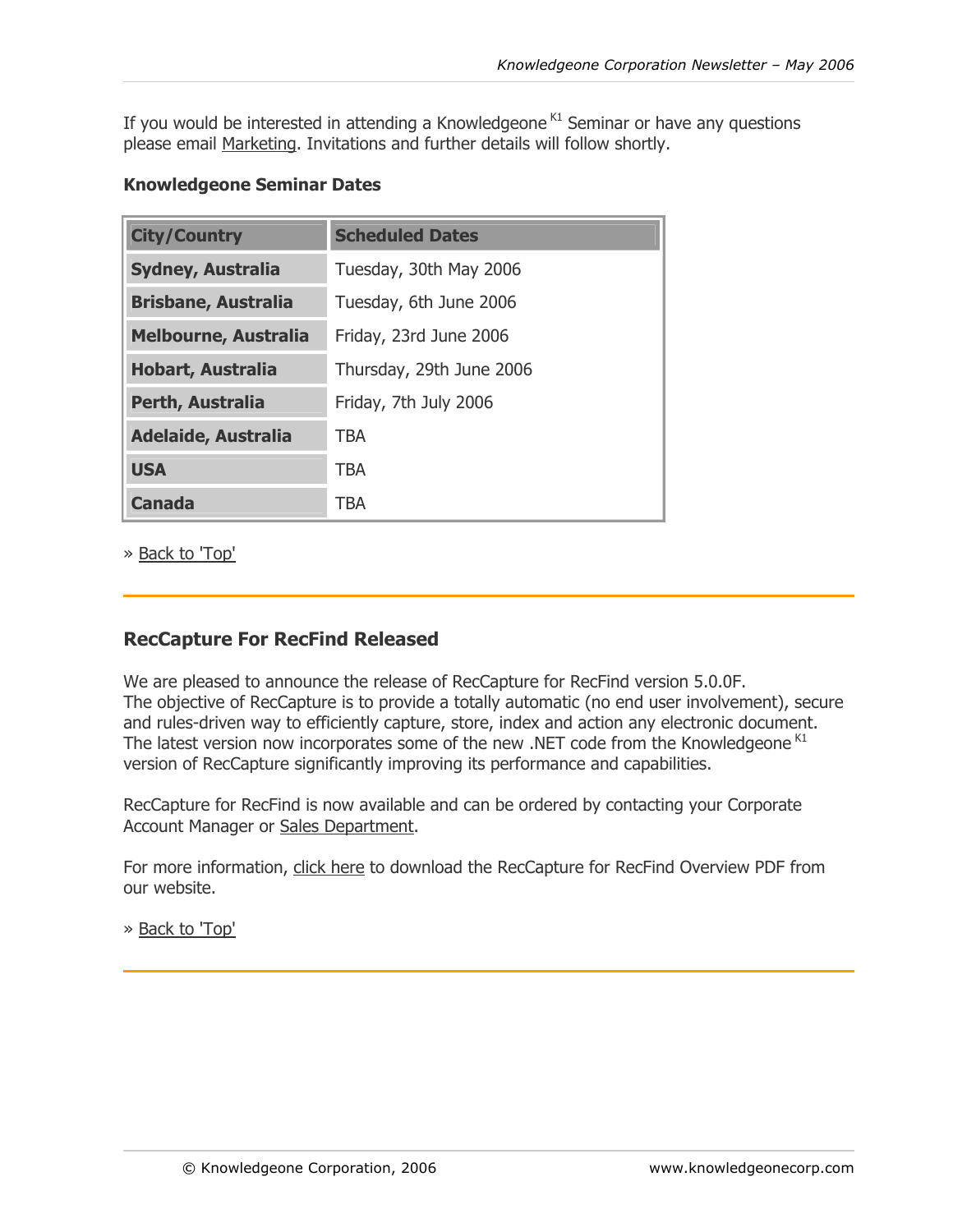## <span id="page-4-0"></span>**K1 Store Opening Soon!**

Knowledgeone Corporation will shortly launch a convenient new ecommerce site for the online sale and merchandising of its products and services.

This will be an extension to our current sales force, not a replacement. Customers that prefer to deal one-on-one with an account manager will still be able to do so.



The e-commerce site will allow customers to shop online from any location and at any time of the day.

Not only will it be convenient but it has been developed so that it will be easy to use.

All credit card transactions will be secured via a third party payment gateway.

Customers will be able to peruse through detailed information about the products and services on offer and then purchase the items when they are ready - making it pressure free.

Initially, we plan to use the site to sell training, support incidents, third party goods (e.g. barcode readers) and new products.

The e-commerce site should be available for use at the end of May or in early June. We will notify you of its launch and provide further information about the site and instructions on how to use it. Stay tuned!

[» Back to 'Top'](#page-0-1)

### **When Was Your Last Health Check?**

Due to popular demand, Knowledgeone Corporation is pleased to announce a "Health Check" service for sites running RecFind or Knowledgeone product suites.

The "Health Check" service entails a technical expert attending your site for 2 days\* and providing a thorough review of your installation, including:

- Ensuring that your system is configured to provide maximum performance.
- Review recovery procedures to ensure that data loss is avoided in the event of failure.
- Review security configuration to ensure that data is adequately protected.
- Install any available upgrades and service packs to ensure that you have the most stable version of the software installed.
- Analyze any technical support issues.
- Address any technical questions or concerns, providing general advice on system implementation.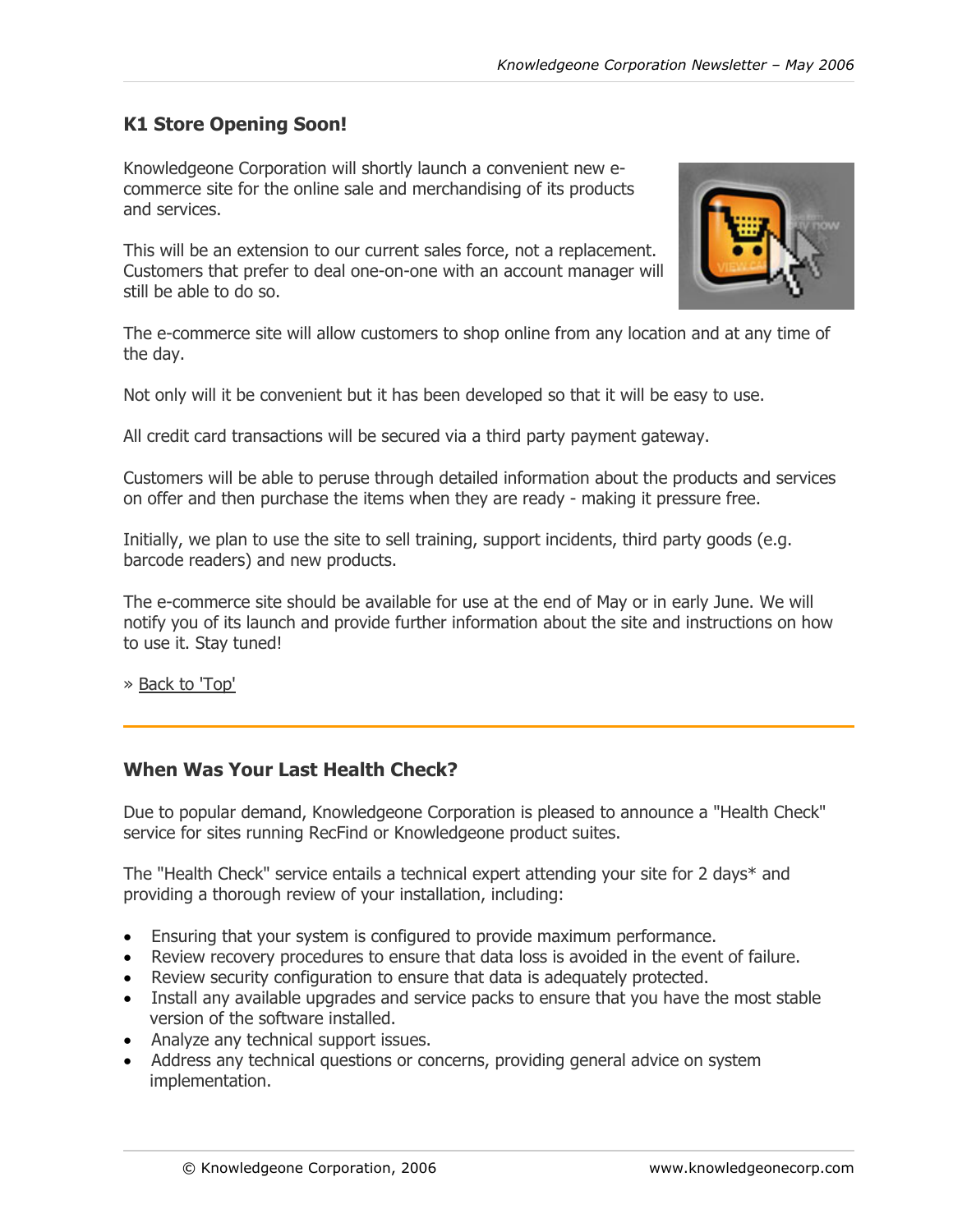<span id="page-5-0"></span>• Develop a site summary report containing pertinent information for Knowledgeone Corporation Support Centre staff to assist resolving issues more quickly when your site experiences issues.

We will provide a full detailed written report at the conclusion of the visit containing findings and recommendations. We will also discuss this document with your system administrator and technical staff.

This service is designed to ensure that you are getting the most out of your investment and avoid any unnecessary disruption to your business due to incorrect installation or configuration. For more information or pricing, please contact [Sales.](http://www.knowledgeonecorp.com/contactus/emailus.htm department)

\* includes travel time

» [Back to 'Top'](#page-0-1)

## **Customer Focus**

### **Norfolk Island Administration**



Norfolk Island is a volcanic South Pacific Island that lies between Australia, New Zealand and New Caledonia at 29'02º S and 167'56º E. It is approximately 600 miles from Auckland, 1000 miles from Sydney, 900 miles from Brisbane and 500 miles from New Caledonia. It is a 'selfgoverning' Territory under the authority of the Commonwealth of Australia. That is a distinct and separate colony of the British Crown, supervised by Australia, not owned by Australia. In 1979 Australia passed the Norfolk Island Act, which provided for the framework of Norfolk Island's current political, judicial and administrative structure.

The island has an intriguing past. Once a British penal colony, the land of Norfolk Island was granted to the people of Pitcairn Island by Queen Victoria in 1858. The Pitcairners are the descendants of the HMAS Bounty mutineers who settled on Pitcairn Island. Speaking the Norfolk language, with influences of Georgian English and Tahitian, the people are very welcoming, making Norfolk Island and its people truly unique.

Since 1979, Norfolk Island Administration (NIA) has had the responsibility of ensuring that the administration of the Norfolk Island government runs smoothly and productively.

In 1993 Norfolk Island Administration chose Knowledgeone Corporation's (then known as GMB) LibFind product to manage and classify their library material. LibFind had the functionality to catalogue and classify books, maintain borrower details and records items that were out on loan.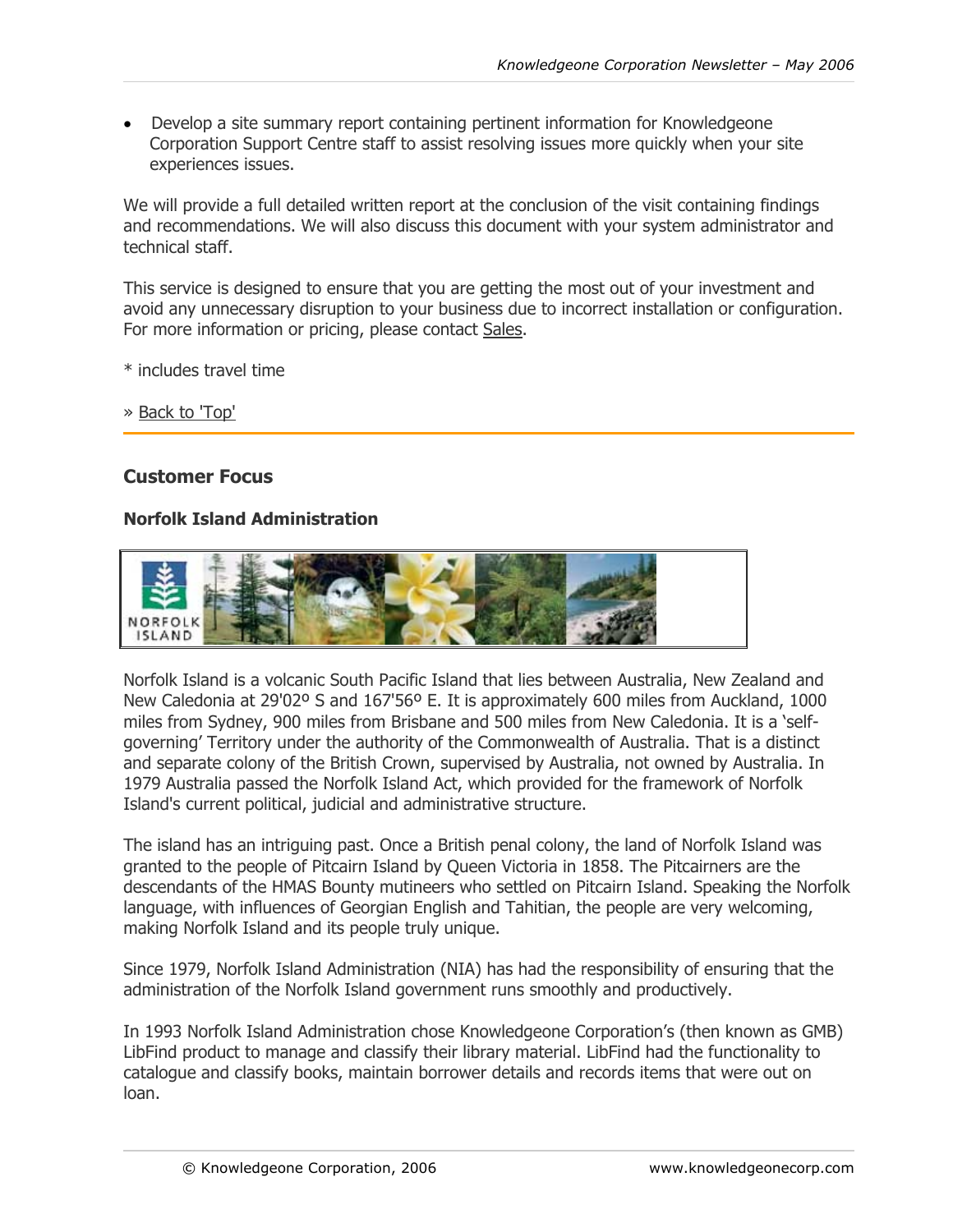In 1995 RecFind (K1 Corp's Electronic Document & Records Management Solution) was also implemented. RecFind was used in the Administrations' Records Office for the classification and tracking of files.

After receiving Knowledgeone  $K1$  as part of their ASU program for RecFind, Norfolk approached Knowledgeone Corporation to see if it could also be used to replace LibFind as a Library system. The requirement was to find a solution to keep track of books borrowed, to whom, current financial members, etc and also to allow the administration to utilize one software package for all of their requirements. As Knowledgeone  $K1$  is a Generic Application Solution, it was possible to replicate all of the functionality of LibFind, and through the concept of "stored procedures" and "triggers" it was possible to add in further functionality. Enhanced searching and reporting would give library staff faster and more accurate access to library data. While the security function allowed them to set up and maintain the two distinct areas of the Library and Records.

To create the Library function within Knowledgeone  $K1$ , a data conversion from LibFind to K1 was required. K1 Corp's Professional Services scoped and ran the conversion, then customized Knowledgeone <sup>K1</sup> to give Library Staff an easy and straight forward User Interface to work with. The data conversion was the most complex component of the project and highlighted the progression of technology. In particular, making comparisons between the data models used in a DOS product designed in 1985, and a state of the art .NET product like Knowledgeone<sup>K1</sup> designed in the new millennium.

Using the concept of "stored procedures" and "triggers", IT Staff added further functionality to streamline processing in the Library. A "trigger" was added so that each time a library item was checked out, a flag was set indicating the item was "on loan". IT staff also implemented a "stored procedure" which would email a list of overdue books to the librarian each Monday morning.

Having accurate access to the borrowers' details means that library staff can easily update records when necessary. They were keen to start recording email address so that borrowers could be notified via email when items become due or overdue.

Onsite training was conducted at the offices of Norfolk Island Administration in March 2006. Knowledgeone Corp Trainer/Consultant, Greg Warrilow, structured several courses to cater for the different intended Users of Knowledgeone  $K1$  within NIA. The first step was to train the Library staff as they had already gone live with library functionality designed in Knowledgeone  $K1$ . The second step was to train the staff in the Records Office, as they would be the next to upgrade and convert from the RecFind to Knowledgeone  $K1$ .

Whilst on site Greg spent time with the library staff to give some tips on how to streamline processing. "Spending some time working in the Library was a great opportunity to see how customers effectively use our products. After having been involved in the data conversion and User Interface design, it was great to see the end result being used in a live situation".

By implementing Knowledgeone  $K1$ , NIA are now in a position to incorporate Library Administration (LibFind) and their Records and Electronic Document Management System (RecFind) into one application. "Out of the Box" functionality means that they could also incorporate HR Management, Asset Management and also create new functionality if and when required.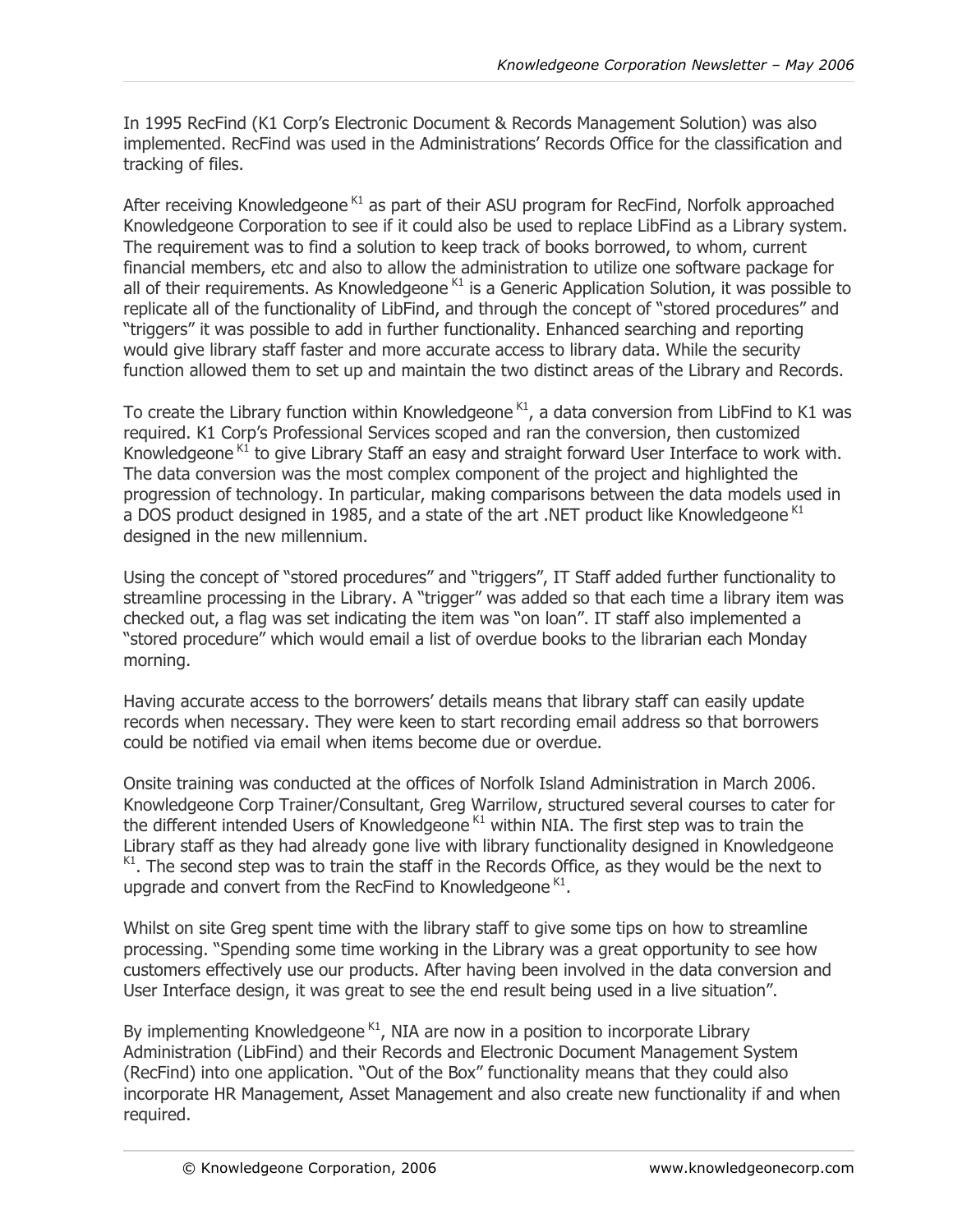## <span id="page-7-0"></span>**Free Pass To CeBIT Australia 2006**

Knowledgeone Corporation will be exhibiting at CeBIT Australia 2006 on Thursday 11th May at the Sydney Exhibition Centre, Darling Harbour and would like to offer you a free pass into the show.

Come and visit our stand and find learn more about our new product Knowledgeone K1. We will be located in the 'Showcase and Export' section, booth number 38. In order to accept our free pass (worth \$25) simply register on-line at [www.cebit.com.au](http://www.cebit.com.au/) We look forward to seeing you at CeBIT Australia 2006!

[» Back to 'Top'](#page-0-1)

## **Training Update**

There is no location too great or too small for our Trainer/Consultants to visit. They have even followed in the paths of numerous tropical cyclones over the last few months and survived to tell their tales...

#### **Scheduled Training**

The first quarter of 2006 saw scheduled K1 training being conducted around Australia in our training centers. These courses were well attended in all major cities. A common feedback after completing the training was that the K1 application made so much more sense. On certain courses, several students decided to complete all three K1 courses. Once they had seen the full capabilities of the application, it was felt that it would be beneficial to complete all the training to maximize the potential of the software.

Attending the scheduled training in Melbourne in March, conducted by Angelita Elinon-Yu, were staff members from Peter MacCallum Cancer Institute. Having attended K1 training in December 2005 in order to strategize their implementation of K1, they returned in March to receive further training to prepare their own internal K1 training courses.

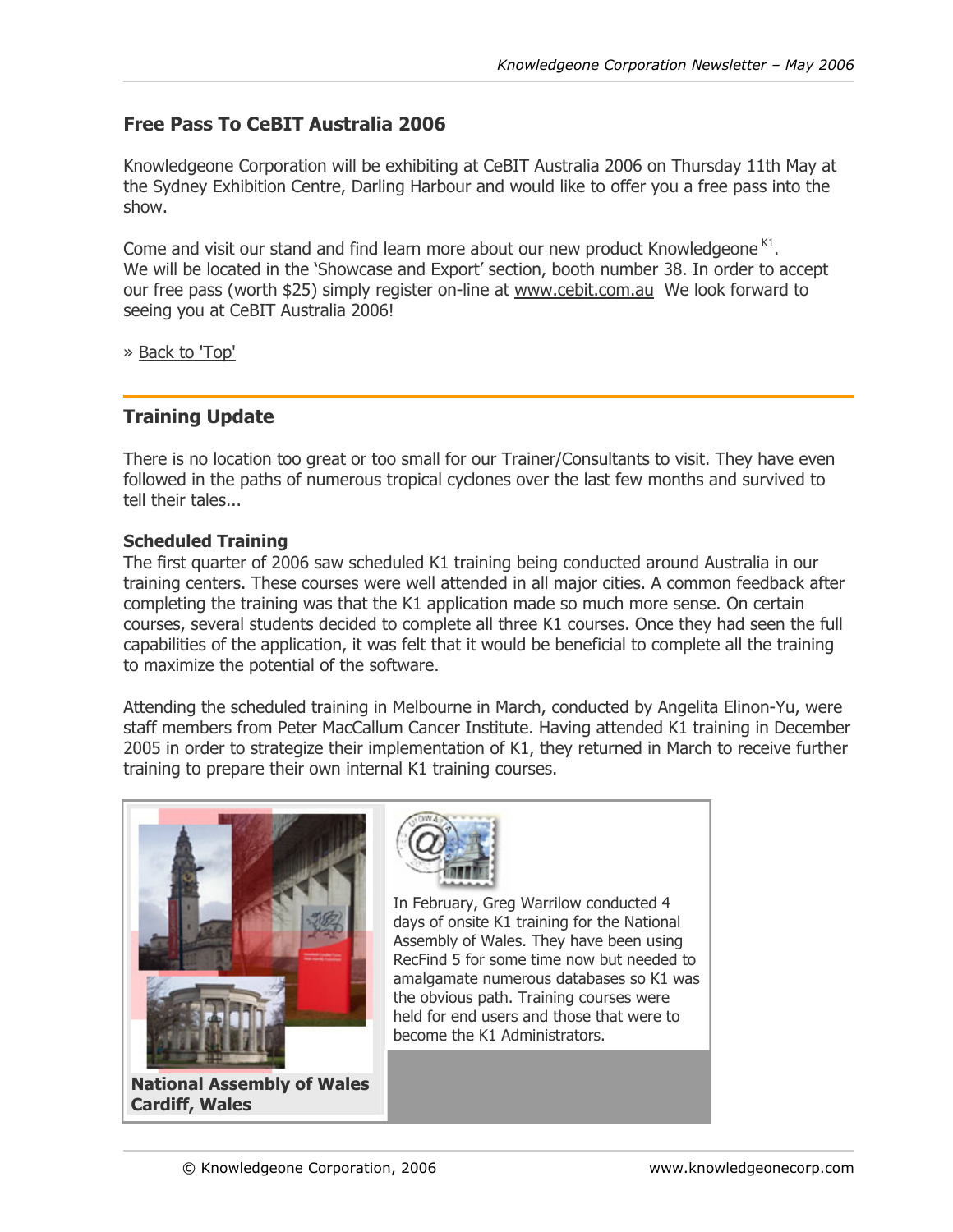### **Australasian Performing Right Association Limited**

In early March, Angelita Elinon-Yu went onsite at the office of Australasian Performing Right Association Limited or APRA and trained a core group responsible for rolling out K1. As the training gradually revealed the powerful functionalities of K1 and how easy it will be to build an application to support practically any business process, the users realized that K1 could do more than what they were doing now with RecFind. They also realized that K1 can enable the user to oversee the records management process specific to the type of records being handled.

#### **Royal Flying Doctors**

April saw a welcomed return to the Royal Flying Doctors base in Broken Hill where K1 training was conducted for key users. Once again it was great to get out into the field to see how different sites use our products. A common thread that appears during onsite training is that when users see the capabilities of the K1 software, they can start to see other uses for it outside of the standard records management and EDM uses. This was the case at Royal Flying Doctors who, in particular, saw uses for the Asset Management and HR Management functionality of K1.

#### **USA**

May sees the first scheduled K1 training course being conducted in the United States. San Diego (home of the Knowledgeone Corporation North America Head Office) will play host to a week of K1 courses. Several students have attended previous RecFind training courses in the US and are now ready to learn new skills to enable their organizations to progress with implementing K1.

#### **New Staff Member**

The Professional Services Team has recently grown again. Trevor Coombs, started working within the team in May and is a welcomed addition that will compliment an ever growing skill set that can provide a wide range of training and consultancy services.

#### **Upcoming USA Training Schedule**

| <b>May 2006</b>    |                      |  |  |  |  |
|--------------------|----------------------|--|--|--|--|
|                    | <b>San Diego, CA</b> |  |  |  |  |
| K1 User            | 15                   |  |  |  |  |
| K1 Admin           | $16 - 17$            |  |  |  |  |
| K <sub>1</sub> DRM | 18                   |  |  |  |  |

### **Upcoming Australian Training Schedule**

| <b>May 2006</b> |            |            |            |           |           |            |  |
|-----------------|------------|------------|------------|-----------|-----------|------------|--|
|                 | <b>NSW</b> | <b>VIC</b> | <b>QLD</b> | <b>SA</b> | <b>WA</b> | <b>TAS</b> |  |
| K1 User         |            |            | 8          |           |           |            |  |
| K1 Admin        |            |            | $9 - 10$   |           | $3 - 4$   |            |  |
| K1 DRM          |            |            | 11         |           |           |            |  |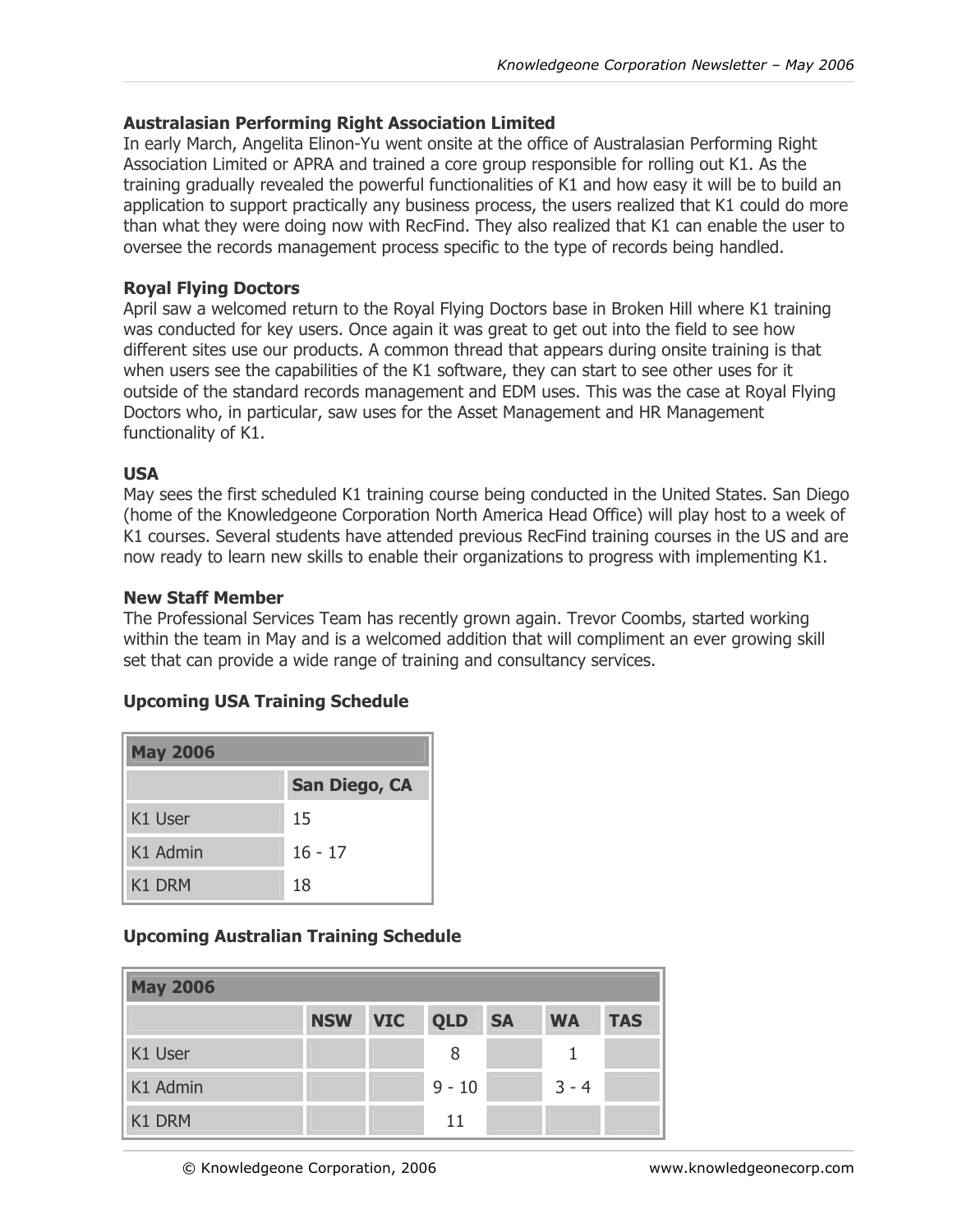<span id="page-9-0"></span>

| <b>June 2006</b>      |            |            |               |              |           |            |
|-----------------------|------------|------------|---------------|--------------|-----------|------------|
|                       | <b>NSW</b> | <b>VIC</b> | <b>QLD</b>    | <b>SA</b>    | <b>WA</b> | <b>TAS</b> |
| <b>RecFind Active</b> |            | 21         | $5 - 6$       |              |           |            |
| <b>RecFind Admin</b>  |            |            | $22 \t 7 - 8$ |              |           |            |
| K1 User               | 5          | 26         |               | 19           |           | 26         |
| K1 Admin              | $6 - 7$    | $27 - 28$  |               | $20 -$<br>21 |           | 27         |
| K1 DRM                | 8          | 29         |               | 22           |           | 28         |

| <b>July 2006</b> |            |            |            |           |           |            |
|------------------|------------|------------|------------|-----------|-----------|------------|
|                  | <b>NSW</b> | <b>VIC</b> | <b>QLD</b> | <b>SA</b> | <b>WA</b> | <b>TAS</b> |
| K1 User          |            |            |            |           | 3         |            |
| K1 Admin         |            |            |            |           | $4 - 5$   |            |
| K1 DRM           |            |            |            |           | 6         |            |

If you are interested in attending a RecFind or Knowledgeone  $K1$  Training course or one of Knowledgeone Corp's Consulting services please email the [Training](http://www.knowledgeonecorp.com/contactus/emailus.htm?Training) [Department](http://www.knowledgeonecorp.com/contactus/emailus.htm?Training).

» [Back to 'Top'](#page-0-0)

## **Tips & Tricks**

## **Knowledgeone K1 Complaints Management & Workflow Example**

#### **Overview**

The example below has been used to provide a simple and understandable example of how Knowledgeone<sup> $K1$ </sup> (K1) can be implemented in a 'complaints management' capacity, with workflow and business process automation 'triggered' from such events.

The key objective is to demonstrate an initial customer service (resident's complaint) which then initiates an automated and traceable workflow process through to completion.

### **The Barking Dog Scenario**

- A resident visits the council office, or makes a phone call, to complain about a barking dog.
- The Customer Service Officer (CSO) creates a new record in the 'Complaints' Table within K1.
- This process would involve 'Adding' a new record and selecting the 'Barking Dog' option from the available list.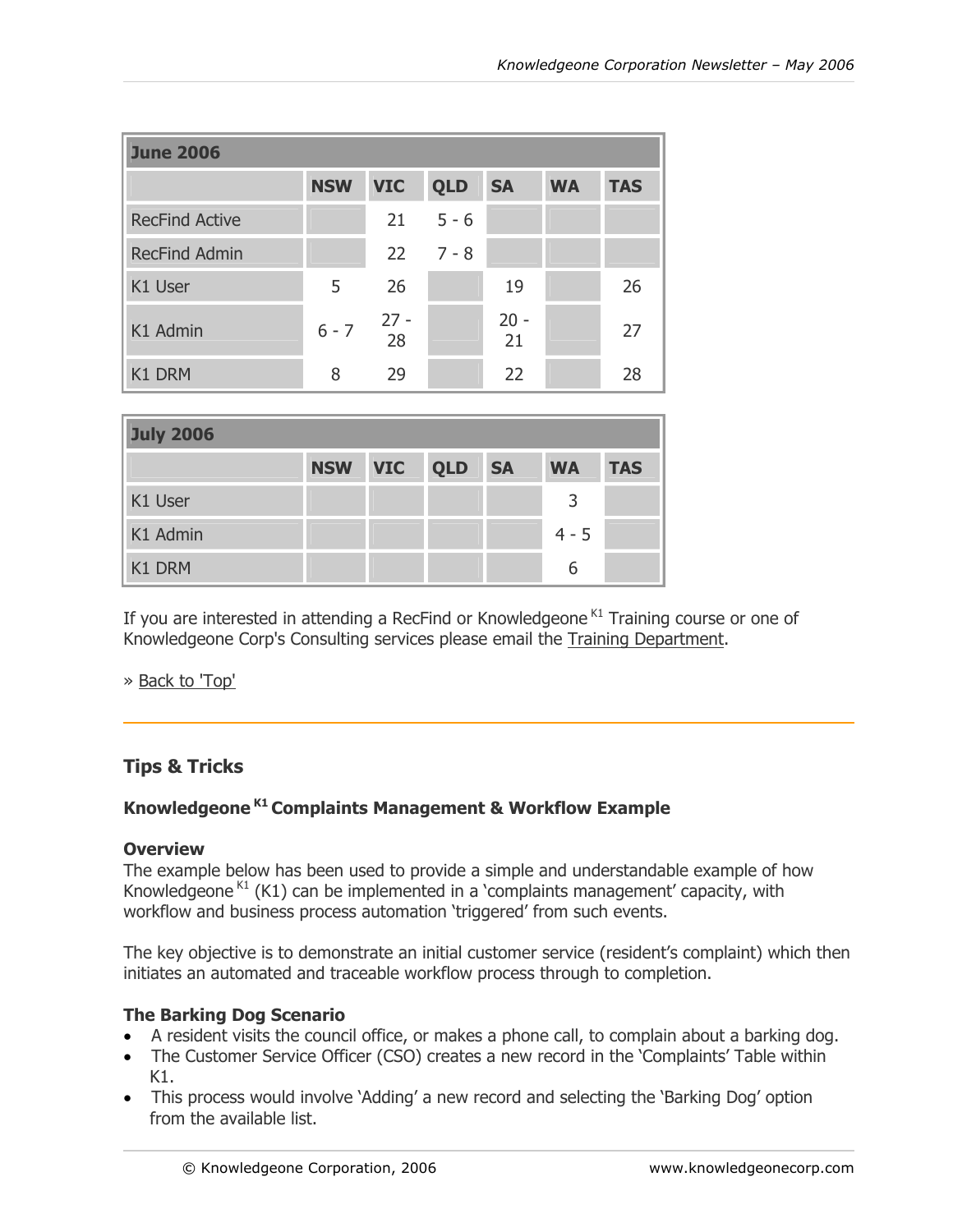- The new record would be presented either as a standard K1 record or as a web form (K1 Version 2.0).
- The CSO fills in the form, collecting the necessary information (i.e. contact details etc).
- The K1 form would include a mandatory field that reminded the CSO to issue a 'diary sheet' to the resident. (This would be a mandatory yes/no field where 'yes' must be selected prior to saving the form, otherwise a warning would prompt the user to select yes).
- Once the form has been completed and is saved, all subsequent calls and correspondence from the resident will be logged (as notes) against the original K1 (complaint) record.
- Once the form has been completed and saved, it would initiate a workflow issuing a task for the local law officer to carry out (e.g. investigate dog, obtain dog license details, speak with owner, seek comments from other residents etc).
- Once the resident fills out the diary sheet and returns it to council, the document is scanned into K1 and attached to the original (complaint) record (as an edoc).
- Through the Knowledgeone application the law officer completes all assigned tasks (which captures the relevant dates, times & durations etc) and also subsequently closes the complaint.
- The ideal K1 implementation would utilize a 'resident's database' (residing within K1) a list of each and every resident and their address and contact details. In the initial step of adding a new (complaint) record, instead of entering contact details, the resident's details would be selected from within K1 and would automatically populate the relevant fields.
- This would enable each and every complaint (and/or enquiry) to be linked back to the resident's database which would provide the foundation for significant reporting abilities and proactive council action.

## **General/Management Reporting**

- Identify what other residents might be affected by the barking dog (to issue notifications to inform them that you are investigating the problem).
- Number of complaints by particular resident (is this person a frequent complainer).
- Number of barking dog complaints in same area (could this be a serious problem).
- Status of all open complaints (how many are open, for how long etc).
- What is the average number of days for an open complaint (for process improvement purposes).
- Number of diary sheets issued in past week, month etc.
- Number of diary sheets completed and returned in past week, month etc.

### **GIS Integration**

In addition to the above, potential integration with a third party navigational system could provide a geospatial representation of where the dog is, what other residents may be affected and enable the council to identify if they have received complaints from these affected people (in K1).

[For further information, click here to download our paper 'Using Knowledgeone for Complaints](http://www.knowledgeonecorp.com/support/faq/pdfs/Using Knowledgeone for Complaints Mmgt.pdf)  [Management'.](http://www.knowledgeonecorp.com/support/faq/pdfs/Using Knowledgeone for Complaints Mmgt.pdf) 

» Back to 'Top'